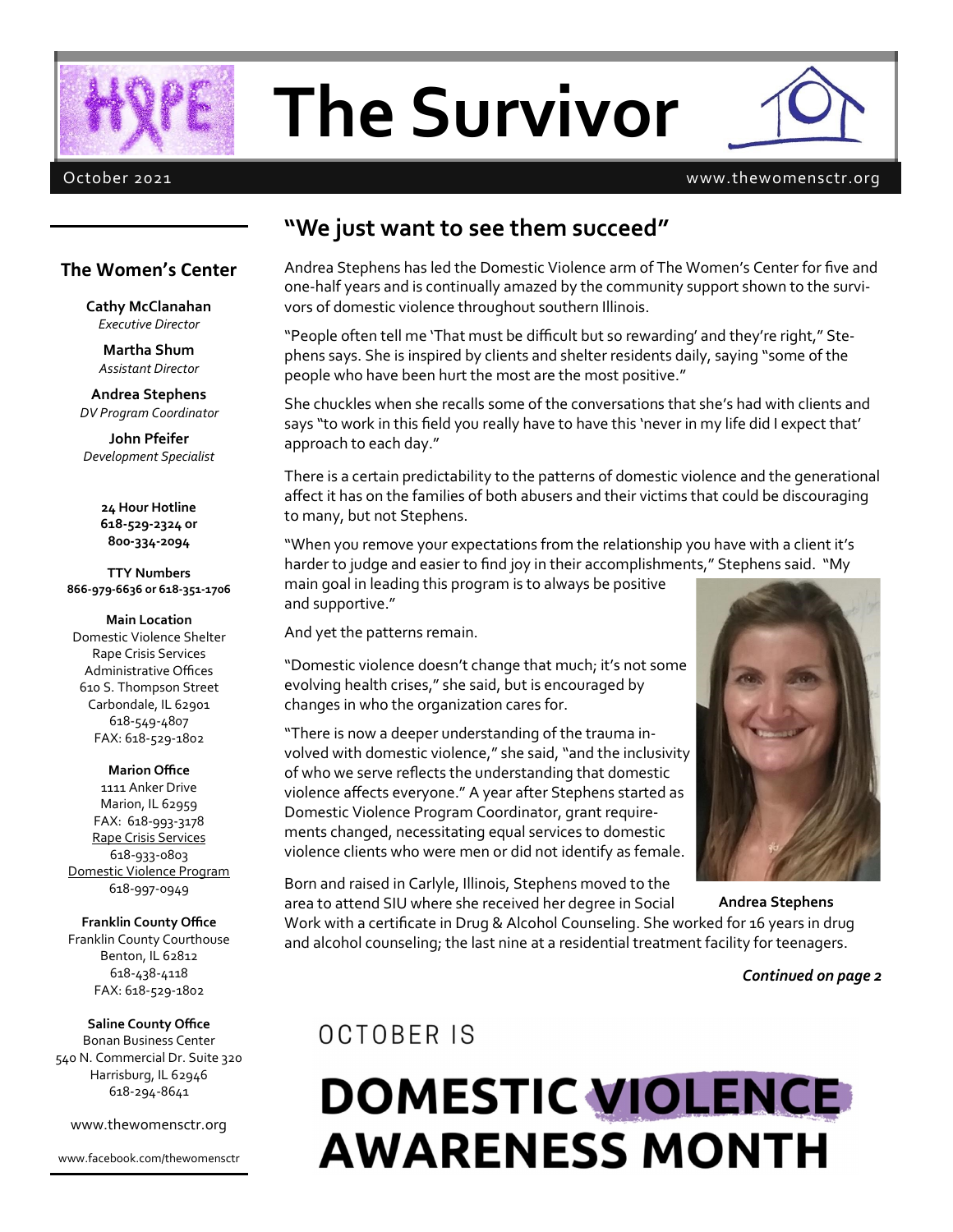## **"We just want to see them succeed" … from Page 1**

When the treatment facility lost its state funding in 2015, she found herself without work for the first time since college. "I was one of those brought in to create the treatment program," Stephens said, "it was my baby and I don't think I could have left it."

But as 2015 dragged on, Stephens had time to regain perspective on her career and says "I didn't realize until I was away from it that I needed a change; I needed to be away from it." She still remembers her Women's Center hired date: January 9, 2016. "It was the last day of my unemployment benefit."

She sees herself as more of a leader than manager or supervisor, saying "I am so lucky and blessed to have the staff that I do. There are so many who have devoted their life's work here at The Women's Center," she says, "and that reinspires me."

"I defer to my staff in determining what is best for the clients they're working with because I realize they often know far more about domestic violence and their clients than I do." Stephens uses the word "celebrate" frequently during our 40-minute interview, and stresses how happy her DV staff members are when a client has success.

"The most joy I have in my job is seeing the excitement in a staff member as they watch a survivor they're working with reach some accomplishment," she said.

In speaking of the past 18 months of Covid-related adjustments, Stephens says "we've had to be continually creative in how we deliver services," noting a change to virtual meetings, telephone counseling and closed courthouses when those affected by domestic violence were seeking Orders of Protection.

But she again pointed to the motivation she receives from her staff members.

"I so appreciate my people who never batted an eye or complained," she said, "they just masked up, slapped on their hand sanitizer and continued with the in-person counseling with those who preferred it."

"Every time someone walks in the door of the shelter is a positive" Stephens says, "because it's a decision they've made to live a day without violence." In a job in which all satisfaction is experienced vicariously through staff and clients, Stephens says, "we just want to see them succeed."

Stephens lives in Christopher with her husband Schuyler – an 18-year law enforcement veteran – and their two children. "Our son just started middle school and plays baseball and – for the first time – football. Our daughter is in third grade and enjoys cheer and gymnastics.

She relishes time spent with family and talks longingly about their backyard swimming pool. "I'd loved to have spent more time in the pool this summer," she says, "but I've only seemed to find time to keep it clean."

"Maybe next year."

## **50 Years, 50 members**

On November 3, 2022 The Women's Center will commemorate their 50th Anniversary of helping survivors of domestic and sexual violence. Our goal is to have 50 members of our **Survivor's Circle of Hope** annual giving group to celebrate with us next November.



Launched three years ago, the **Survivor's Circle of Hope** is the recognition society that provides members with more frequent updates and invitations to special events and Open Houses at our four southern Illinois locations.

The **Survivor's Circle** offers four annual giving levels, beginning with \$1,000 - \$2,499 and extending to donors who are able to donate \$10,000 or more.

**Survivor's Circle of Hope** members understand and tangibly support the Women's Center's mission: For more information, please contact Development Specialist John Pfeifer at (618) 549-4807 x.228 or wcds@thewomensctr.org.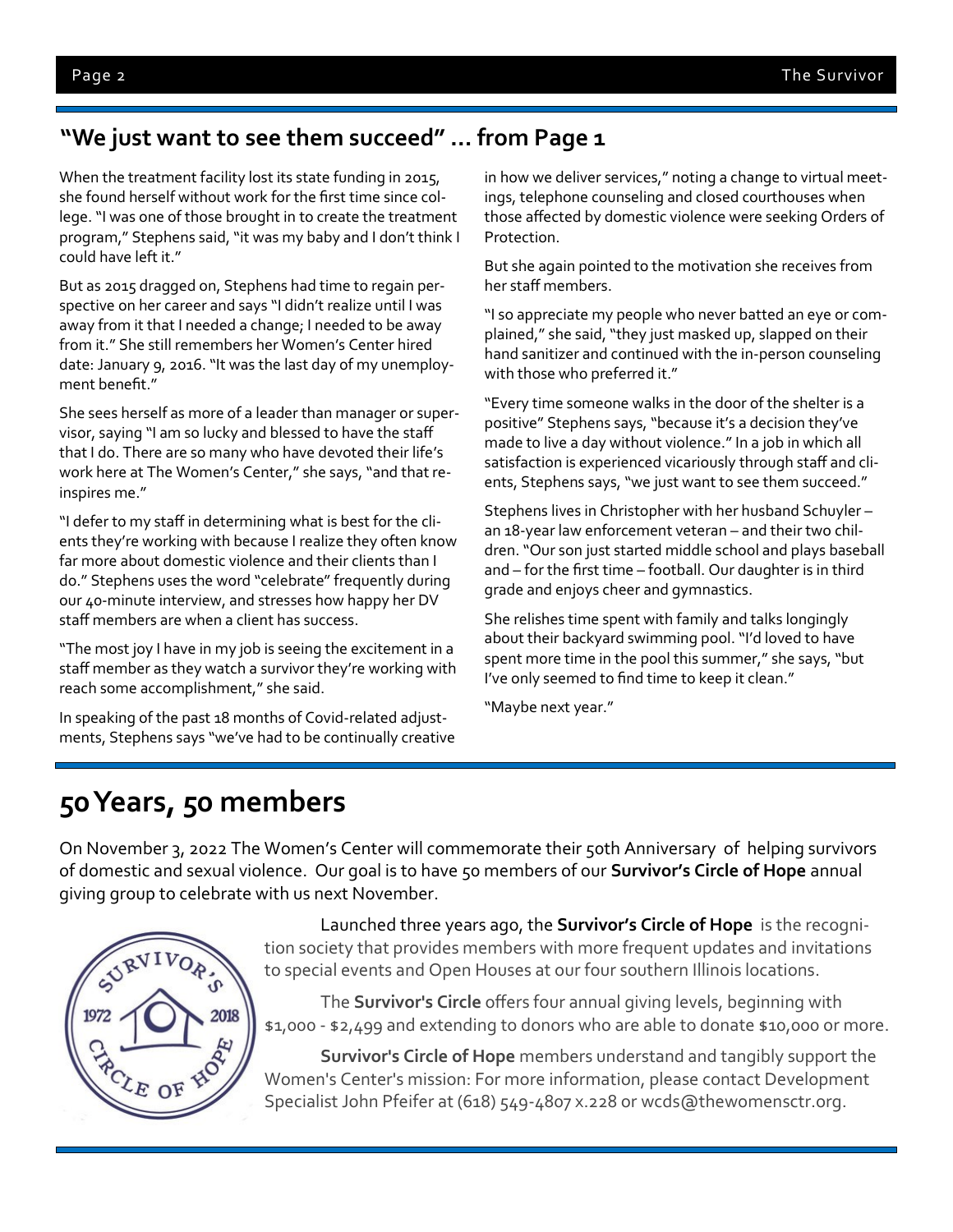## **Capital Campaign Continues**

Since we launched "Saving Lives … Building Hope" Phase II of our \$350,000 capital repair and renovation campaign in early 2018, much has been accomplished. With your generous support, we have replaced an antiquated security camera system, purchased two vehicles to transport clients, installed 16 new high-efficiency HVAC units and replaced an aging roof.

Later this month, an outdoor covered patio will be built on the north side of our shelter, offering residents a comfortable fresh air alternative and our staff a great 3 season space for group counseling and children's activities.

But there is still much to be done.



We still need new gutters and downspouts. Carpeted areas of our Rape Crises and administrative offices are worn and rapidly becoming a safety hazard. Just prior to carpet replacement, the entire interior of our Carbondale facility needs a fresh coat of paint. And most importantly, 1600 square feet of space designated for "future development" 16 years ago needs to be built out to provide shelter space, common area and counseling offices to serve male survivors of domestic violence and sexual assault and abuse.

The Women's Center will turn 50 on November 3, 2022, and we'd love to have all of our repairs and renovations completed before that. And not just so everything looks great for the Anniversary Open House. No, we'd like the capital campaign completed by then so that we can begin our next 50 years of community service without any strain on our operational budget.

### You can help.

Everything that has already been done - the roof, transportation vehicle purchases, security camera system upgrade and HVAC unit replacement – has been accomplished because donors contributed amounts in excess of their normal gift amounts. So that in spite of COVID, our regular donation stream continued and an additional \$200,000 has been contributed toward our Capital Campaign goal.

As part of the response card found on the back page of this newsletter, you can designate an additional amount that you would like to contribute toward the completion of our repairs and renovations. If you would prefer to speak with someone about making a donation specific to one of the items listed above, contact Development Specialist John Pfeifer at (618) 549-4807 ext. 228.

Thank you for your ongoing support, and for generously providing the little bit extra needed for us to reach our \$350,000 campaign goal.

## *The Women's Center's Mission*

*"To end domestic violence and sexual assault in Southern Illinois and to assist survivors of these crimes and their non-offending significant others."*